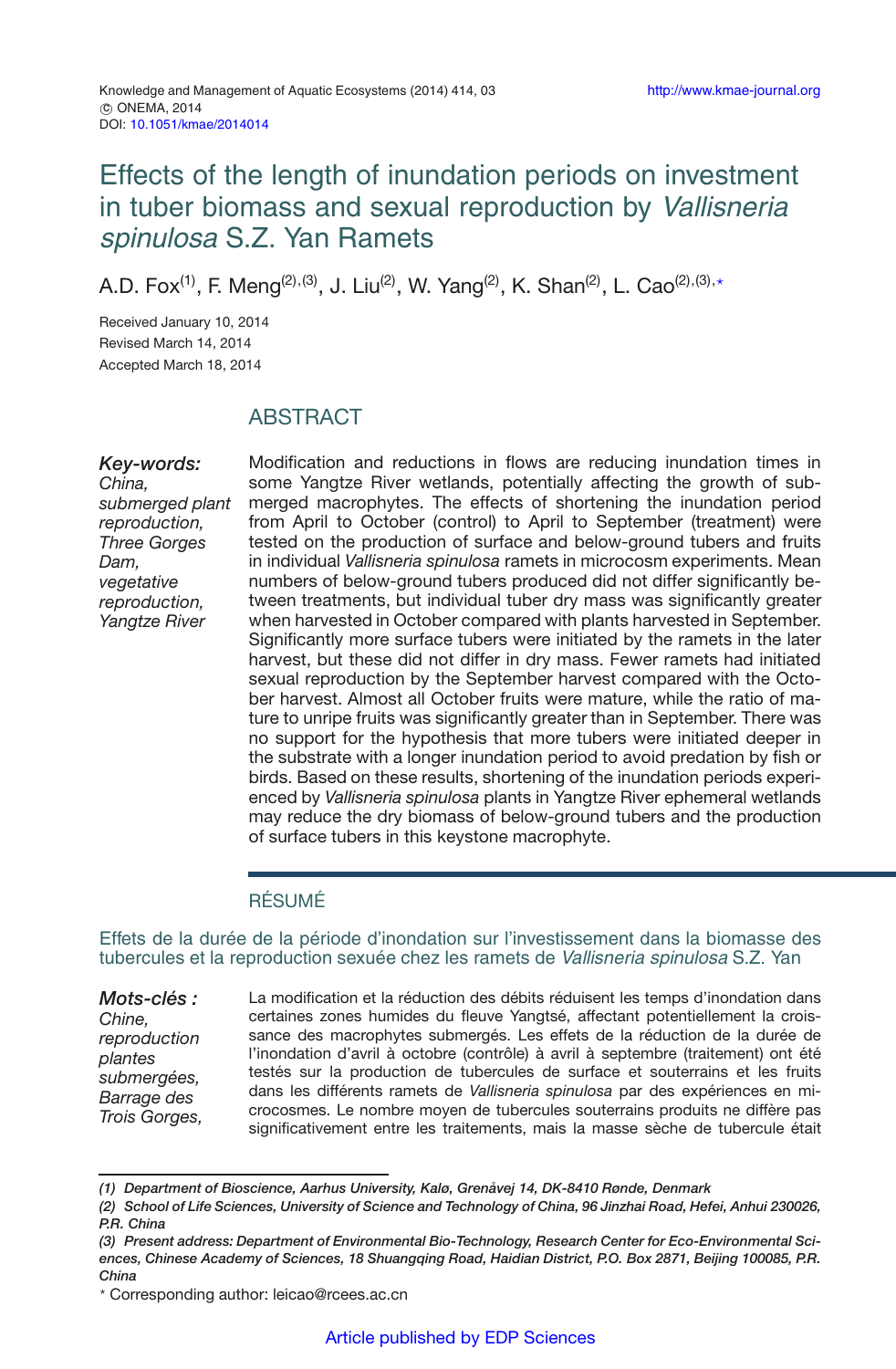*reproduction végétative, Yangtsé*

significativement plus élevée lors de la récolte en octobre par rapport aux plantes récoltées en septembre. Significativement plus de tubercules de surface étaient formés par les ramets lors de la récolte tardive, mais ceux-ci ne diffèrent pas en masse sèche. Peu de ramets avaient entamé une reproduction sexuée lors de la récolte de septembre par rapport à celle d'octobre. Presque tous les fruits en octobre étaient matures et la proportion des fruits mûrs était significativement plus élevée qu'en septembre. Rien ne confirme l'hypothèse que plus de tubercules ont été formés plus profondément dans le substrat avec une longue période d'inondation pour éviter la prédation par les poissons ou les oiseaux. Sur la base de ces résultats, le raccourcissement des périodes d'inondation rencontrées par les plantes *Vallisneria spinulosa* dans les zones humides temporaires de la rivière Yangtsé peut réduire la biomasse sèche des tubercules souterrains et la production de tubercules de surface chez ce macrophyte clé.

### INTRODUCTION

Globally, wetlands face continued loss and degradation (Findlayson and Davidson, 1999; Keddy *et al*., [2009](#page-8-0)), not least through pollution, eutrophication and water quality issues (Scheffer *et al*., [1993;](#page-9-0) Søndergaard *et al*., [2007\)](#page-9-1). In addition, it is estimated that half of all wetlands face hydrological challenges, especially as a result of water regulation and abstraction, which interfere with flows and disrupt annual cycles of flood and desiccation, particularly as a result of dam construction (Keddy, [2010\)](#page-8-1). Disruption of inundation regimes can affect growth and morphology (Zhang *et al.*, [2013](#page-9-2)), impact submerged plant communities (Cronk and Fennessy, [2001\)](#page-8-2) and ultimately have profound effects on biological communities and productivity (*e.g.* Stefanidis and Papastergiadou, [2013](#page-9-3)), and biodiversity and ecosystem services (Vörösmarty *et al.*, [2010\)](#page-9-4).

The ephemeral wetlands of the Yangtze River floodplain impose a seasonal cycle of inundation and desiccation to which water plants must adapt if they are to survive. This annual rhythm creates a temporally defined "reproductive" habitat when the wetland basins are filled with river flood waters in summer, interspersed with periods of complete desiccation when plants must resort to concealing propagules in "survival" habitats. During the inundation period, plants must construct the necessary photosynthetic architecture to initially provide maintenance metabolism, but ultimately to create a surplus for investment in survival during the desiccation period that inevitably follows. The survival strategies employed can be many and varied, but essentially involve plant investment in vegetative propagules and/or the fruits of sexual reproduction, either to survive *in situ* or through dispersal (Warwick and Brock, [2003](#page-9-5)). One of the keystone submerged macrophytes species of the Yangtze river floodplain, *Vallisneria spinulosa* S.Z. Yan, adopts three different survival strategies, investing in: (i) abovesubstrate tubers from rhizomes that penetrate above the soil surface, providing a means of waterborne dispersal; (ii) more numerous below-ground tubers that can survive *in situ*; and (iii) sexual reproduction to produce seeds that also offer a mechanism for larger-scale dispersal and gene flow. The ability of the plant to differentially invest in these survival mechanisms requires trade-offs with other metabolic pressures and constraints on the plant. One obvious limitation to the ability of the plant to maximize investment in all three survival mechanisms is the length of the inundation period and therefore the active growing period.

The basins of the Yangtze River floodplain experience relatively predictable annual cycles of winter water table drawdown and summer recharge, although water levels may vary greatly from year to year (Yang *et al*., [2007](#page-9-6)). Although precipitation and runoff have changed little in the Yangtze River catchment since the 1950s (Xu *et al*., [2010](#page-9-7)), reductions of flows in the Yangtze River, as a result of the Three Gorges Dam (TGD) and other changes to the hydrodynamics of the system, have shortened the inundation periods of middle-reach lakes (Seto *et al*., [2008](#page-9-8); Zhang *et al.*, [2011\)](#page-9-9). Lower summer flood levels have been linked to advancement in the desiccation dates of basins such as Shengjin Lake (Zhang *et al.*, [2011](#page-9-9)), so a foreshortening of the growth season of *Vallisneria* reflects current hydrological patterns and their likely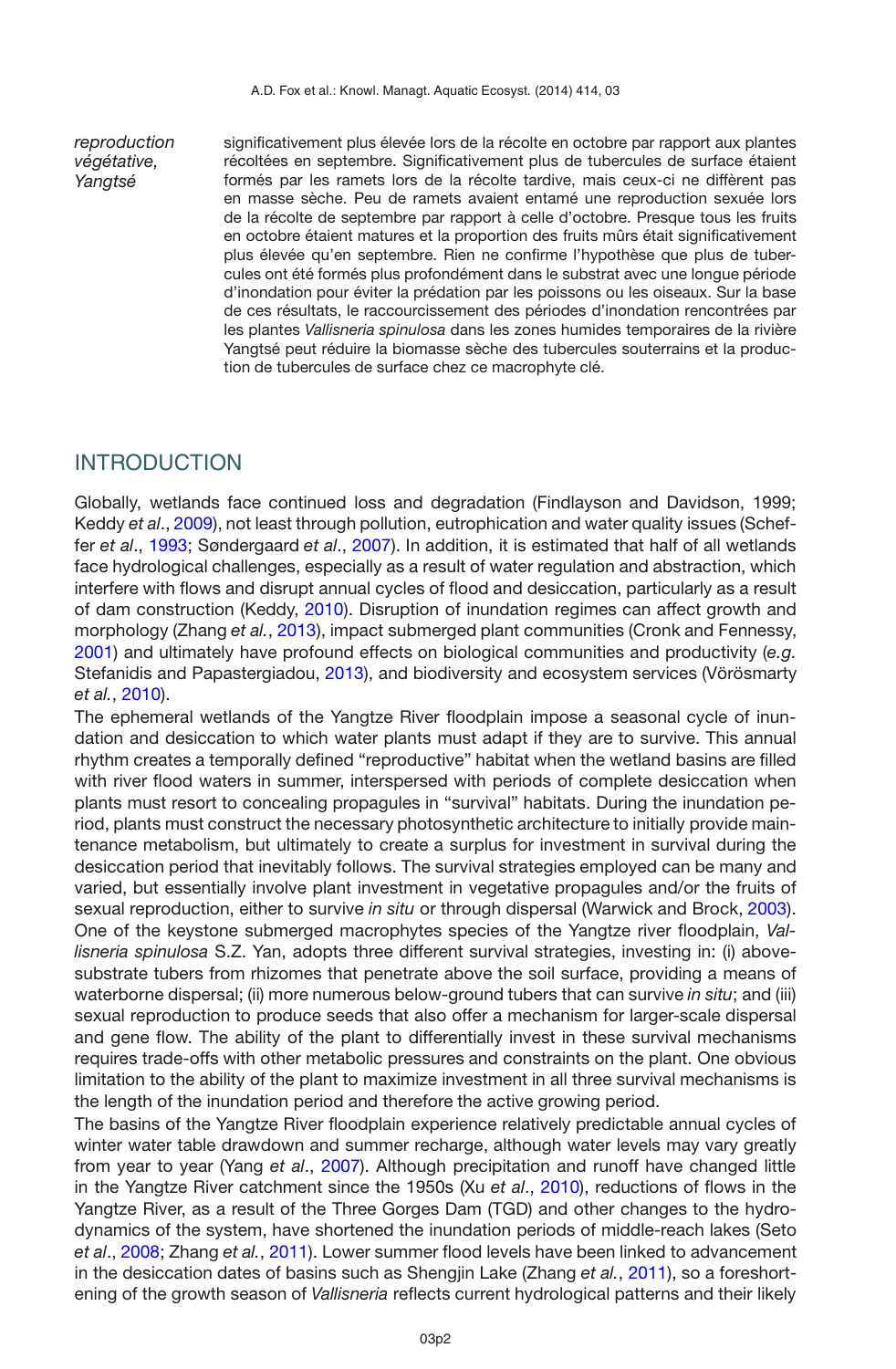exacerbation by climate change (Xu *et al*., [2010\)](#page-9-7). It is therefore important to understand the effects of a shorter inundation period on the ability of the species to invest in asexual and sexual reproduction.

There is current concern about the reduction in diversity and biomass of submerged macrophytes in the Yangtze River floodplain (Fang *et al*., [2006](#page-8-3)). Widespread reductions in fish species richness, population size and fishery yields in many lakes have been blamed on declining water quality and flows (Fang *et al*., [2006](#page-8-3); Cheng *et al*., [2009](#page-8-4)), but also on loss of submerged macrophyte beds, especially those of *Vallisneria* spp., which are highly prized and widely planted by fishermen (Fang *et al.*, [2006](#page-8-3); Cheng *et al*., [2009](#page-8-4)). Fish diversity and abundance are higher in submerged water plant beds compared with other habitats (Xie *et al.*, [2000;](#page-9-10) Cheng *et al*., [2009](#page-8-4)), so planting of species such as *Vallisneria* has become important for lake restoration projects (Qiu *et al*., [2001\)](#page-8-5). Recent studies show a collapse of the tuberforming *V. spinulosa* beds in Shengjin Lake in the Yangtze River floodplain, which represent the food base for a guild of migratory waterbirds that have decreased dramatically in abundance as a consequence (Fox *et al.*, [2011](#page-8-6)). Since *Vallisneria* loss is suspected at other lakes within the system, affecting economic interests as well as biodiversity (*e.g.* Fang *et al*., [2006;](#page-8-3) Zhang *et al.*, [2011](#page-9-9)), it is important to understand the factors contributing to the declines in submerged macrophytes.

In an earlier analysis, we demonstrated that shortening of the inundation period of the mainly sexually reproducing *V. natans* reduced annual biomass production and investment in viable seed (where the species exhibited no asexual propagation) (Cao *et al*., [2011\)](#page-8-7). *Vallisneria spinulosa* is a keystone plant because of its contribution to ecosystem functions, including as a nursery habitat for fish species and as a food supply to large numbers of migratory waterbirds, so here we pose the question: is the tendency for shortening of the growth season likely to affect the ability of *V. spinulosa* to produce surface and below-ground tubers and reproduce sexually? Since it is not possible to answer this question in a field experiment, we address this question using a microcosm experiment. We manipulated growth season length in these microcosms to test if reductions in the growth period will reduce investment in above- and below-ground tuber biomass of individual *V. spinulosa* plants or the production of mature seeds. We also investigate a supplementary hypothesis that more tubers will be initiated at deeper depths in the substrate to avoid especially bird predation as the season progresses. Viability of *Vallisneria* tubers declines with burial depth (Rybicki and Carter, [1986](#page-8-8)), so deeper tuber burial carries a fitness price. However, a guild of migratory waterbird species excavate and consume *V. spinulosa* tubers buried in the top 15−20 cm of substrates during exposure by winter water level recession in Yangtze River wetlands (Fox *et al*., [2011](#page-8-6)), so mechanisms to avoid such predation bring survival benefits. Other submerged macrophytes show a flexible strategy to burial depth of their propagules as a herbivore avoidance strategy (*e.g.* Hidding *et al*., [2012\)](#page-8-9).

### MATERIAL AND METHODS

#### *> EXPERIMENTAL PROTOCOLS*

The microcosm study was conducted on a rooftop at the University of Science and Technology (117°15′3.4″E; 31°50′26.9″N), Hefei, under ambient climatic and light conditions. Substrates consisted of a mixture of two parts campus soil (a yellow-brown earth silt type) and one part standard potting compost from the Anhui Academy of Agricultural Sciences, mixed to evenness and used in all stages of all the experiments. Earlier studies have shown that *V. spinulosa* germinates and grows robustly in a range of substrates from gravels to silt (Ke and Li, [2006](#page-8-10)). Water from the university supply (not chlorinated and left to stand for 2−3 days before use) was used in all experiments, which resulted in average nitrogen and phosphorus levels of 0.95 (±0.145 95% CI) mg·L−<sup>1</sup> and 0.18 (±0.039 95% CI) mg·L−<sup>1</sup> within the microcosms. TN and TP were determined using the potassium persulphate oxidation method, employing a 721-type spectrophotometer measuring at 200−210 nm and 700 nm wavelengths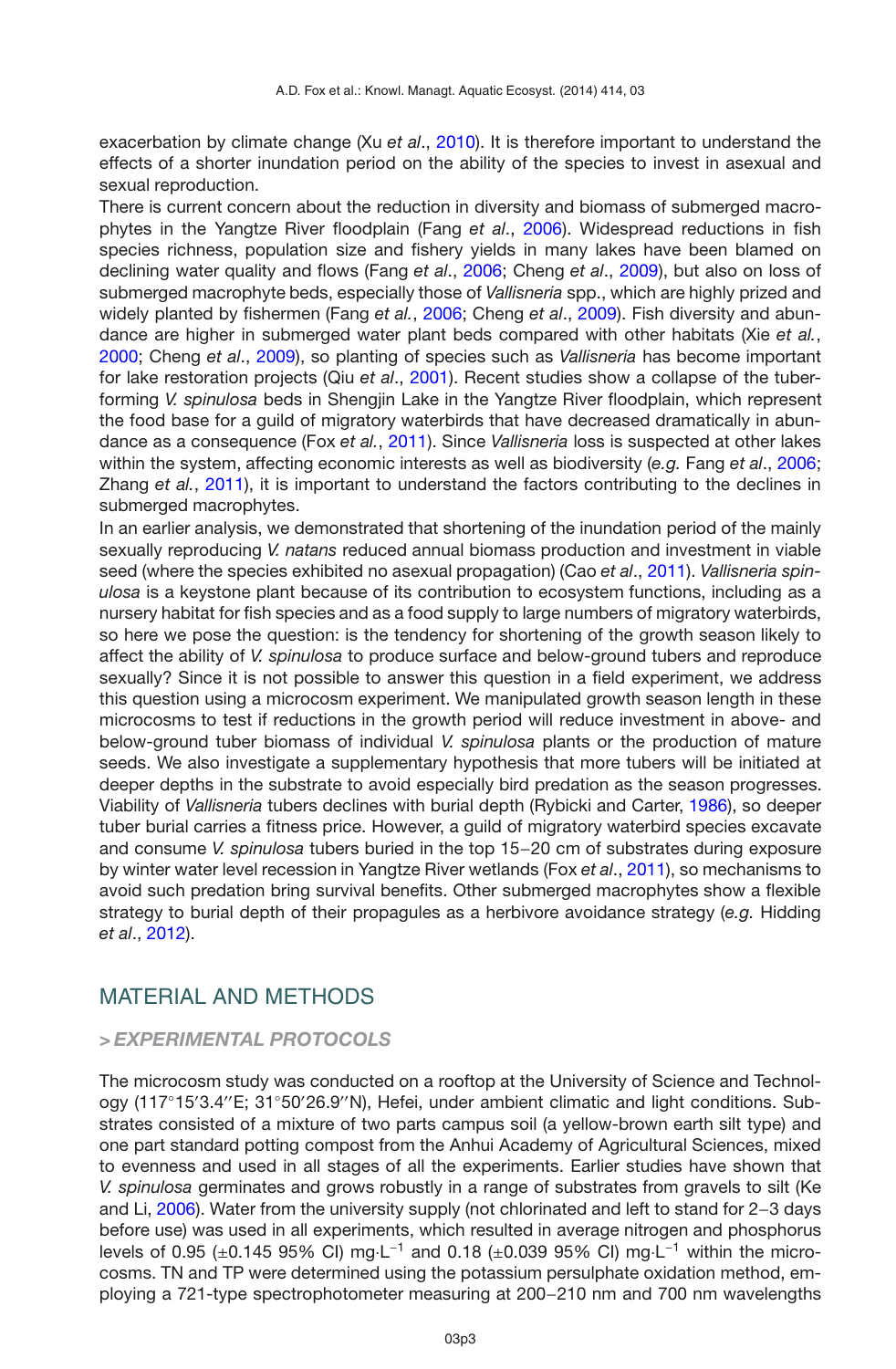(Jin and Tu, [1996\)](#page-8-11). *Vallisneria* species in lakes along the Yangtze River grow in waters of varying TN (0.05−9.00 mg·L−1) and TP (0.004−1.000 mg·L−1) (Xiong and Li, [2000;](#page-9-11) Xu and Jiang, [2009\)](#page-9-12), and can purify eutrophicated water effectively with the removal rate of TP and TN being *>*60% (Zhao *et al.*, [2010](#page-9-7)).

*Vallisneria* tubers commence vigorous growth when the temperature is above 20 ◦C (Li and Cui, [2000\)](#page-8-12), which occurs from late April in Hefei [\(http://www.tutiempo.net/en/Climate/Hefei.](http://www.tutiempo.net/en/Climate/Hefei.htm) [htm\)](http://www.tutiempo.net/en/Climate/Hefei.htm). Due to the effects of TGD and other factors affecting river flows, the flood recession shows a shortening of one month at the end of the season. For this reason, we mimicked *in vivo* conditions in the microcosms, by creating two different inundation periods, a control one corresponding to normal Yangtze River patterns of inundation (1 April-30 October 2010) and a shortened treatment regime (1 April-30 September 2010) more typical of recent years.

#### *> SOURCE OF TUBERS AND INITIAL CULTIVATION*

Tubers, produced during experimental work in 2009, were kept outside over winter in 5-cmdeep damp soil in plastic boxes (46 cm  $\times$  35 cm by 26.5 cm deep). By 1 April 2010, the tubers broke dormancy and were producing green shoots, visible above the soil surface, as the temperature and daylight length increased. After this date, the water depth, initially kept at 5 cm, was gradually increased to cover the plants as they grew in height.

#### *> REPLANTING*

On 8 May, when the longest leaves began to float on the water surface, 44 plants of similar height and leaf state were selected (the mean height of all 108 plants was calculated and the 44 plants whose height was nearest to the mean value were chosen). Two of these were selected for each container, replanted symmetrically in 5-cm holes in each of 22 large 80-cm-high containers (internal diameters: top 61 cm; bottom 50 cm). The 22 containers were randomly arranged in an open roof area. Soil depth was set at 30 cm, greater than the maximum tuber depth found in the field (Fox *et al*., [2011\)](#page-8-6) and, after replanting, water depth was immediately increased to, and maintained at, 50 cm (the maximum obtainable).

#### *> DAILY OBSERVATIONS*

Plants were checked daily, and timing of florescence and production of mature fruits was recorded. Phytoplankton was removed by net and periphyton carefully removed by hand from the containers to ensure plant growth was unaffected. From 28 July, mature and unripe fruits that had separated from the plants and were floating on the water surface were collected, counted and weighed every 10 days.

#### *> HARVESTING*

Half of the microcosms were randomly selected for harvest on 30 September and the remainder on 30 October. Containers were drained and the whole leaves, surface tubers and fruits in each container were collected, washed and divided into leaves and surface tubers (above-ground biomass), mature fruits (seeds brown or black) and unripe fruits (seeds green or yellow), before drying at 60 ◦C for 48 h and weighed.

*V. spinulosa* is dioecious, although the sex of plants could not be determined at the transplanting stage. As a result, only three containers in the September sample contained female plants and only two of these had produced mature fruits by the first harvest. Amongst the containers harvested later, eight contained female plants, of which all had produced mature fruits by October.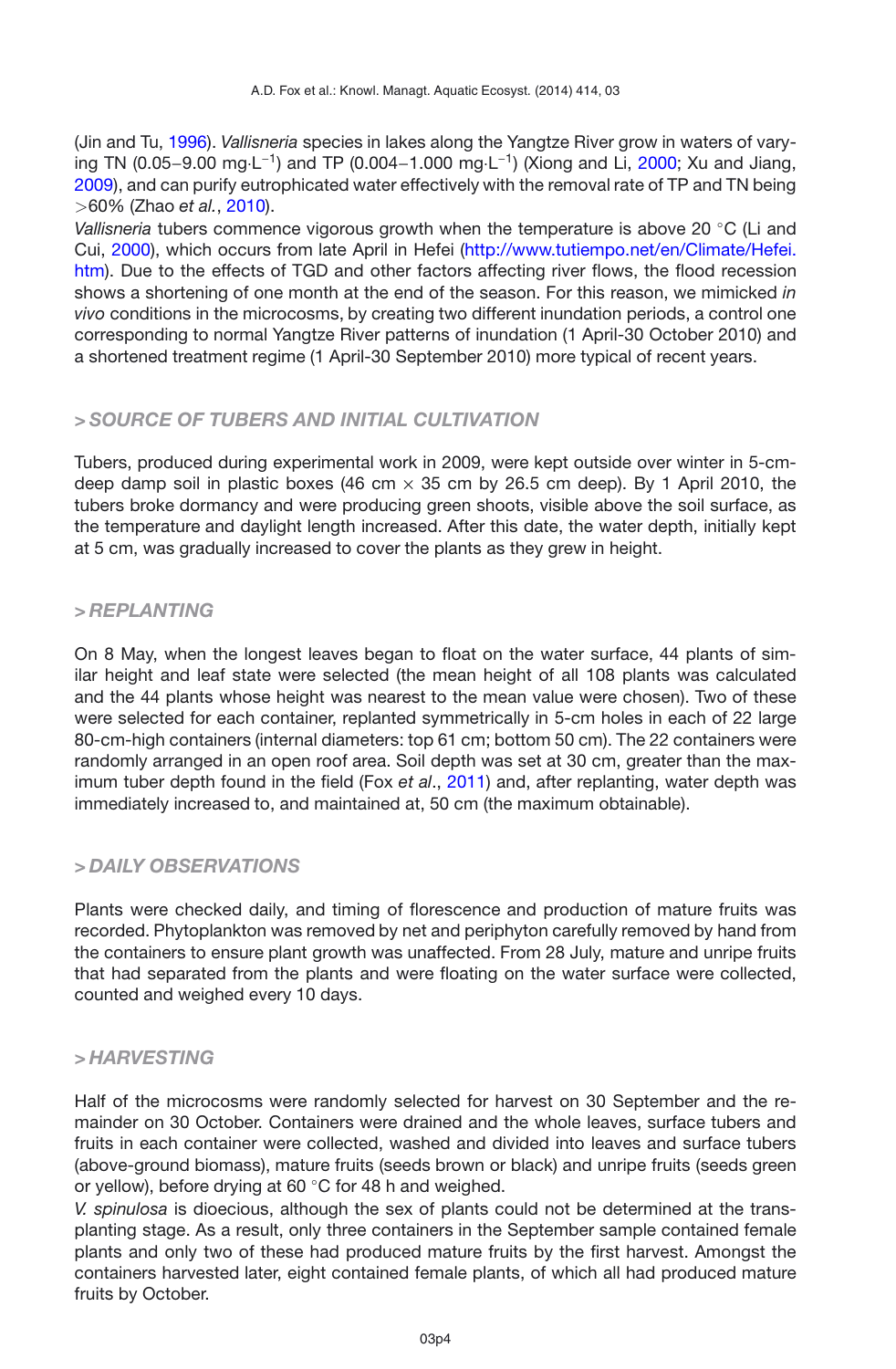For each harvesting period, leaves and fruits were collected and removed on the harvest date, but because of the time taken to locate and extract the below-ground tubers, these were removed later. The below-ground tubers in each container were excavated and collected as quickly as possible during the following 1−30 days. Using the soil surface as the datum for measuring tuber depths in soil, mud was carefully removed progressively and the depth of the first shoot of each tuber measured to the nearest 1 mm. Tubers were numbered consecutively, removed, gently cleaned with a toothbrush, the length measured, placed in separate paper bags, dried at 60 °C for 48 h and weighed. In September, 10 out of 11 containers were harvested (one leaking container was rejected), whilst 5 out of 11 containers were harvested in October (these were thought to adequately reflect the distribution and abundance of belowground tubers in the longer growing period).

#### *> DATA ANALYSIS*

Data from the two growing periods were analysed separately. Mean dry weight values of leaf biomass, surface and below-ground tubers, and mature fruits were calculated per container. Tubers were separated into five depth classes in the substrate according to their original distribution (0−1.0 cm (defined as surface tubers), 1.1−5.0 cm; 5.1−10.0 cm; 10.1−15.0 cm; and 15.1−20.0 cm), to facilitate the analysis of depth distribution. We tested for differences in the numbers of surface and below-ground tubers per plant between September and October harvests using one-way ANOVA. Differences in total tuber biomass, mean tuber biomass, number of fruits, number of ripe fruits and biomass of ripe fruits produced per container between September and October were tested using one-way ANOVA. Differences in tuber numbers and mean tuber biomass between different depths and harvest dates were tested using two-way ANOVA and group means were compared using Duncan's Multiple Range tests (alpha = 0.05). All statistical analyses were carried out using SPSS 16.0 (IBM Corporation, Somers, NY 10589).

## **RESULTS**

#### *> ABOVE-GROUND BIOMASS*

The total combined leaf lengths of plants assigned to September and October harvests were not significantly different in May (Table [I\)](#page-5-0). Above-ground green biomass showed more signs of senescence in the later harvest compared with plants harvested in September, with the result that the mean above-ground biomass was significantly less in October (Table [I\)](#page-5-0).

#### *> PRODUCTION OF SURFACE TUBERS*

Plants in containers harvested in September had significantly less surface tubers than those harvested in October (Table [I\)](#page-5-0). This represented an increase from 1.2% to 4.9% in the proportion of surface tubers per container of the total (*i.e.* surface plus below-ground tubers). The mean dry biomass of the surface tubers per container did not significantly differ between harvests (Table [I\)](#page-5-0).

#### *> PRODUCTION OF BELOW-GROUND TUBERS*

There were no significant differences between the numbers of below-ground tubers produced per container between September and October harvests (Table [I,](#page-5-0) Figure [1\)](#page-6-0). The mean dry biomass production of below-ground tubers per container was significantly greater in the October harvest than the September harvest (Table [I,](#page-5-0) Figure [2\)](#page-6-1), the result of a significant increase in the mean dry biomass of individual tubers between treatments (Table [I,](#page-5-0) Figure [2\)](#page-6-1).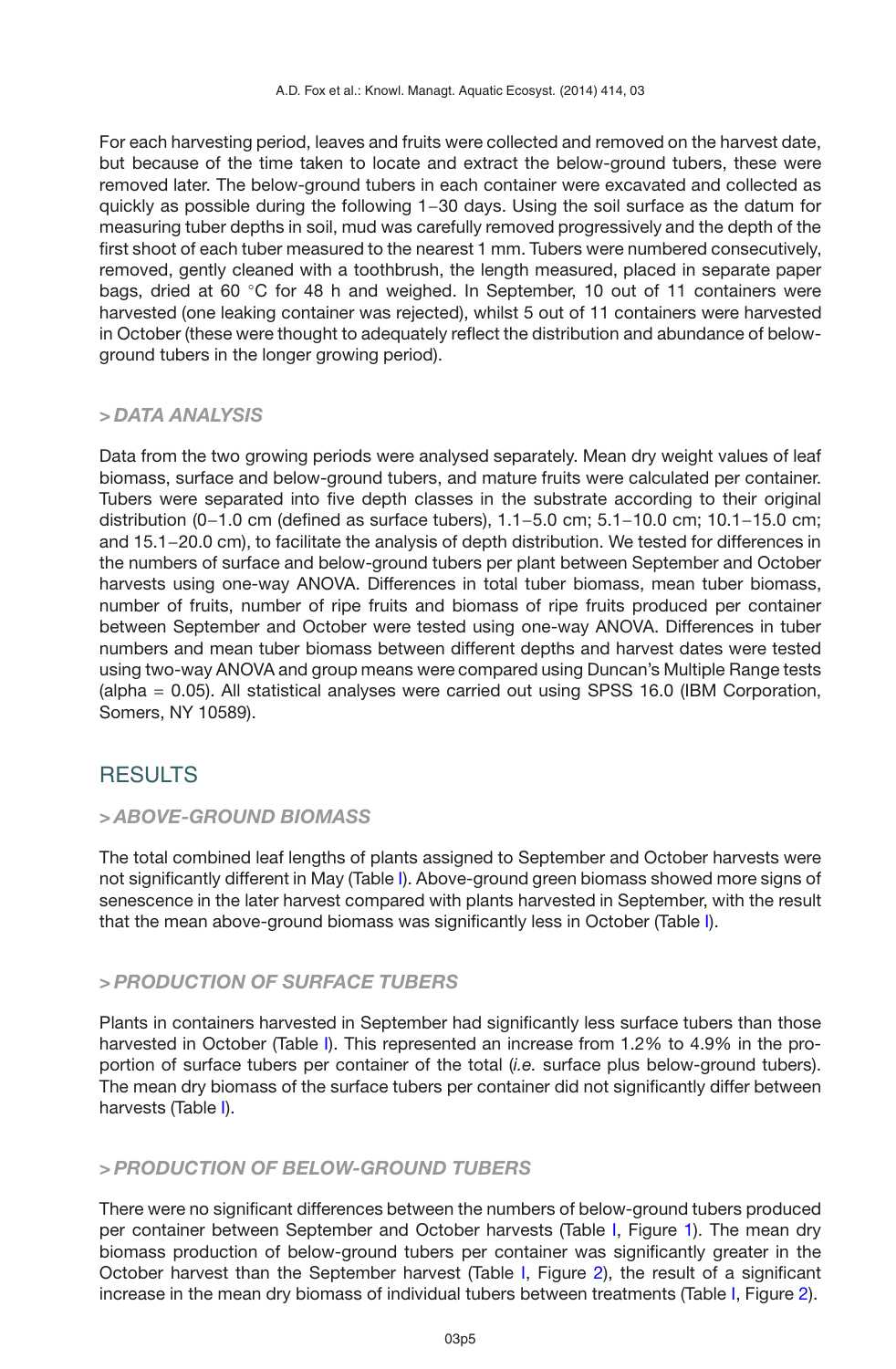#### <span id="page-5-0"></span>*Table I*

| Mean ( $\pm 95\%$ confidence intervals) measurements of numbers of tubers and mature fruits and their dry |
|-----------------------------------------------------------------------------------------------------------|
| biomass of Vallisneria spinulosa in relation to harvest time. Comparisons of treatments are based on      |
| ANOVA and Duncan's Multiple Range tests with the threshold alpha $<$ 0.05. $\,$                           |
|                                                                                                           |

| <b>Items</b>                       | Mean $\pm$ 95% CI     |                                           |                               |              |
|------------------------------------|-----------------------|-------------------------------------------|-------------------------------|--------------|
|                                    | <b>September</b>      | <b>October</b>                            | <b>ANOVA F value</b>          | $\mathsf{P}$ |
|                                    | harvest group         | harvest group                             |                               |              |
| The initial total combined         |                       |                                           |                               |              |
| leaf lengths (cm)                  |                       | 492.2 cm $\pm$ 221.2 326.2 cm $\pm$ 132.3 | $F_{1.9} = 1.73$              | 0.22         |
| Above-ground biomass (g)           | $31.0 g \pm 4.72$     | $23.0 g \pm 4.14$                         | $F_{1,20} = 6.37$             | 0.02         |
| Number of surface tubers           | $3.9 \pm 1.858$       | $19.4 \pm 5.460$                          | $F_{1,13} = 44.10$            | < 0.001      |
| Dry biomass of surface tubers (g)  | $0.127$ g $\pm$ 0.027 | $0.105$ g $\pm$ 0.021                     | $F_{1,135} = 1.36$            | 0.25         |
| Number of below-ground tubers      | $204.8 \pm 27.022$    | $223.8 \pm 31.685$                        | $F_{1,13} = 0.70$             | 0.42         |
| Mean dry biomass of below-ground   |                       |                                           |                               |              |
| tubers on container level (g)      | $0.190$ g $\pm$ 0.015 | $0.235$ g $\pm$ 0.023                     | $F_{1,13} = 11.20$            | 0.005        |
| Mean dry biomass of below-ground   |                       |                                           |                               |              |
| tuber on individual tuber level(g) | $0.187$ g $\pm$ 0.005 | $0.232$ g $\pm$ 0.008                     | $F_{1,3164} = 102.90$ < 0.001 |              |
| Mean dry weight of tubers at       |                       |                                           |                               |              |
| successive layers on container     |                       |                                           | $F_{7.59} = 30.18$            | < 0.001      |
| level (g)                          |                       |                                           |                               |              |
| Mean dry weight of tubers at       |                       |                                           |                               |              |
| successive layers on individual    |                       |                                           | $F_{7,3146} = 52.4$           | < 0.001      |
| tuber level(g)                     |                       |                                           |                               |              |
| Mean number of mature fruits       | $32 \pm 17.4$         | $15 \pm 22.9$                             |                               | 0.31         |
| produced per container             |                       |                                           | $F_{1,10} = 1.13$             |              |
| Mean dry biomass of mature fruits  |                       |                                           |                               | 0.49         |
| produced per container (g)         | 1.137 g $\pm$ 1.076   | $0.448 g \pm 0.870$                       | $F_{1,10} = 0.52$             |              |
| The proportion of mature fruits    | $0.934 \pm 0.065$     | $0.222 \pm 0.408$                         | $F_{1,10} = 30.98$            | < 0.001      |

### *> DISTRIBUTION OF TUBERS WITHIN THE SUBSTRATE*

Overall, there was no change in the distribution of below-ground tubers between the two successive harvests, but below-ground tuber dry mass increased between harvests at all soil levels. There were significant differences in the distribution of tubers at successive layers down through the soil (Table [I\)](#page-5-0), but there were no significant differences in the numbers at different levels between the two harvest dates based on Duncan's Multiple Range tests (Figure [1\)](#page-6-0). Tuber abundance peaked between 10.1 and 15 cm below the surface, but fell rapidly beyond this depth; only 3 out of 3 249 tubers occurred below 20 cm. There were significant differences in the mean dry weight of tubers at increasing depths (Table [I\)](#page-5-0), including significant differences in the mean dry biomass at different levels between the two treatments based on Duncan's Multiple Range tests (Figure [2\)](#page-6-1).

#### *> PRODUCTION OF MATURE FRUITS*

The mean number of mature fruits produced per container did not differ significantly between harvests (Table [I\)](#page-5-0). The mean dry biomass of mature fruits produced per container in October was more than double that in September, but these did not differ significantly because of the small sample size and high variance in both samples (Table [I\)](#page-5-0). The proportion of mature fruits was significantly greater in October than in September (Table [I\)](#page-5-0).

## **DISCUSSION**

The microcosm experiments showed that replicated *V. spinulosa* ramets initiating growth in April produced significantly more surface tubers (although of similar individual dry biomass)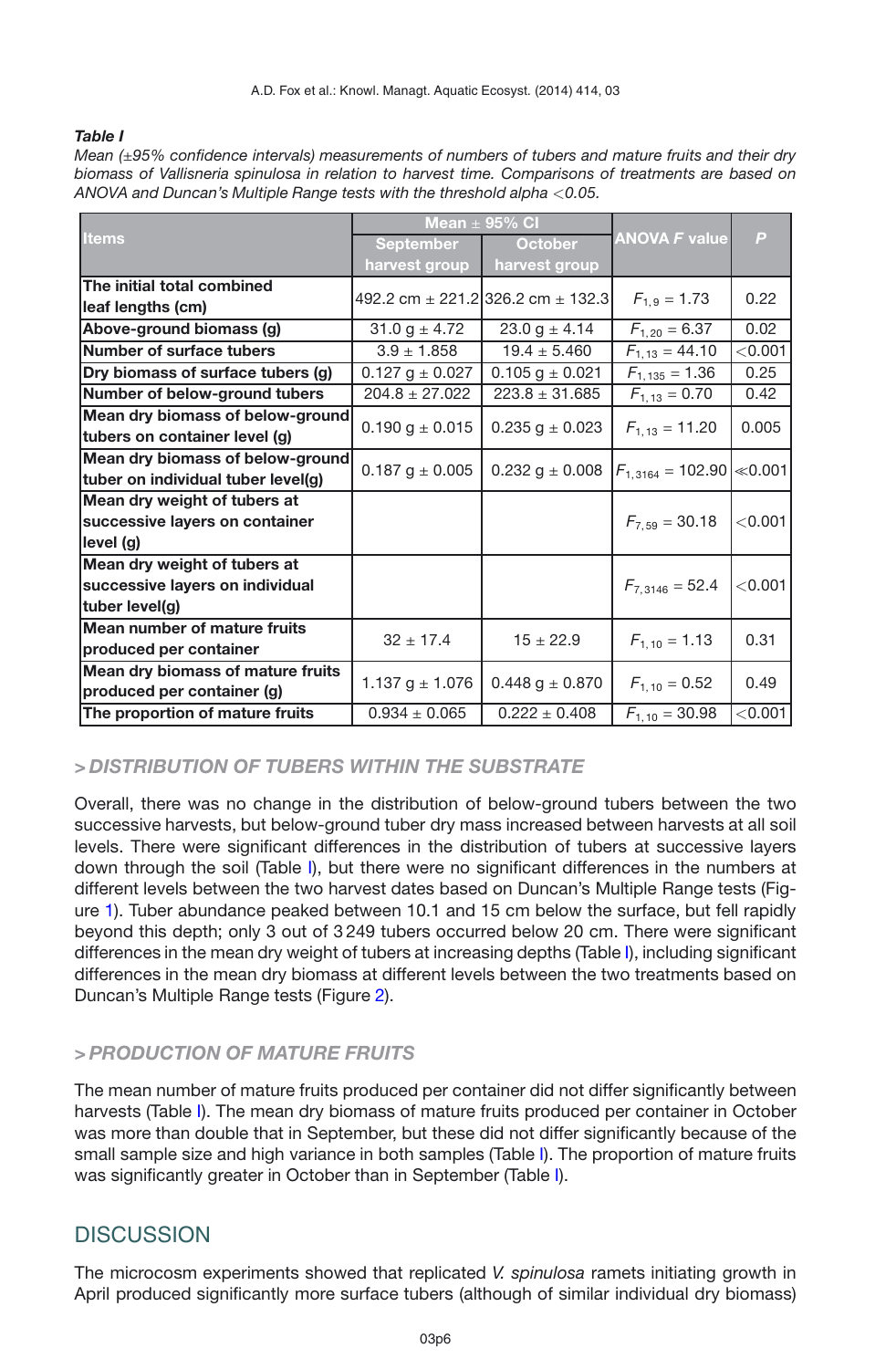<span id="page-6-0"></span>

#### *Figure 1*

*Mean (*±*95% confidence intervals) numbers of Vallisneria spinulosa tubers accumulated at successive layers at increasing soil depths in each container by harvest time. Treatments with the same letter signify no significant difference between these treatments; means based on ANOVA and Duncan's Multiple Range tests with the threshold alpha <0.05.*

<span id="page-6-1"></span>

#### *Figure 2*

*Mean (*±*95% confidence intervals) dry biomass of Vallisneria spinulosa tubers accumulated at successive layers at increasing soil depths in each container by the time of the harvest. Treatments with the same letter signify no significant difference between these treatments; means based on ANOVA and Duncan's Multiple Range tests tests with the threshold alpha <0.05.*

if allowed to grow until October compared with September. The increase in surface tubers suggested a late end-of-season investment in dispersal by this means. In contrast, the number of below-ground tubers did not differ between the September and October harvests, although the individual dry biomass of these increased significantly between harvests. It is likely, but not confirmed, that greater biomass investment in tubers in this species may contribute to elevated survival probability (as demonstrated for *Potamogeton pectinatus* tubers, Spencer, [1987;](#page-9-13) Santamaria and Rodriguez-Girones, [2002](#page-9-14)) and will be correlated with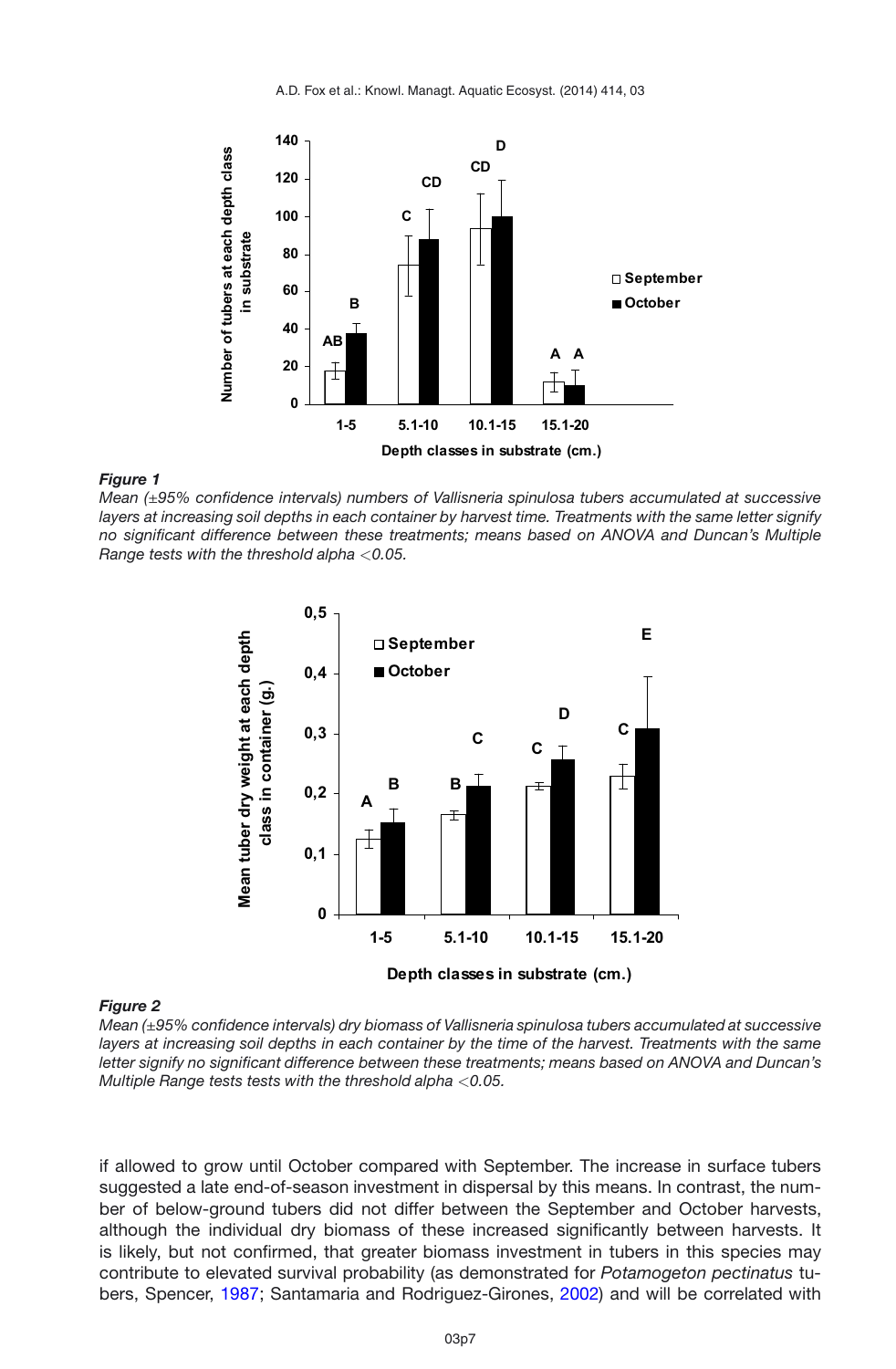improved above-ground production in the subsequent year (as demonstrated for *P. pectinatus* tubers, Hangelbroek and Santamaría, [2004](#page-8-13)). We suspect that under normal circumstances, *V. spinulosa* reproduces mainly clonally, regrowing from tubers that survive winter desiccation and which are rewetted by inundation every following summer season (Yan and Zhu, [1984\)](#page-9-15), so the quality of tubers produced in a given year may affect the fitness of an individual. Under natural conditions, it is known that the tubers in the substrate suffer heavy predation from waterbirds (Fox *et al.*, [2011](#page-8-6)); however, although the number of surface tubers significantly increased, there was no indication from the microcosm experiments that tuber distribution within the substrate changed as the season progressed (see Santamaria and Rodriguez-Girones, [2002](#page-9-14)).

Because of the problems associated with culturing dioecious plants, not all containers had male/female combinations, with the result that sample sizes relating to sexual reproductive investment were limited. Thus, although few plants had initiated sexual reproduction and succeeded in producing mature fruits by the September harvest, and the October plants on average produced seven times the dry biomass of all fruits per ramet, the differences failed to reach statistical significance. Nevertheless, almost all the fruits present in October were mature, and the ratio of mature to unripe fruits increased significantly between the two harvests, suggesting greater potential success in sexual reproduction by the latter date. Seeds are often emphasised as estimates of plant fitness, but clonal growth also affects genet fitness through genet persistence and seed reproduction (Pan and Price, 2004). Asexual reproduction predominates over sexual in many if not most aquatic angiosperms, and plants with tubers are associated with highly productive stable habitats where neighbours (inter- and intra-specific competitors) are large (Grace, [1993\)](#page-8-14). Although essentially a clonal species, flowering and production of viable seeds can be abundant in *V. spinulosa* and sexually-derived seedling recruitment is thought by many authors to contribute strongly to population persistence in lakes in the middle-lower reaches of the Yangtze River (Xiong, [2000](#page-9-16); Chen *et al.* [2007](#page-8-15)). If this is the case, clearly reduction in flowering, maturing of fruits and production of viable seed caused by reductions in the inundation period will further contribute to reductions in fitness in this species.

In other *Vallisneria* species, such as *V. natans* and *V. australis*, seed viability is high over a range of environmental conditions and represents a means of survival when vegetative survival is low due to prolonged desiccation or salinity (Choudhuri, 1996; Ke and Li, [2006](#page-8-10); Salter *et al*., [2008](#page-8-16), [2010](#page-9-17)). For *V. spinulosa* investment in sexual reproduction may therefore be vital under circumstances of unpredictable environmental conditions for long-distance dispersal, while the species relies more heavily on local dispersal of asexual clones through tuber survival (Santamaria, [2002\)](#page-9-18). The restricted sample size gave equivocal results on the degree of investment in sexual reproduction because of our inability to predict the sex of plants, as measured by the dry weight of mature fruit production, but the indications are that investment in sexual reproduction could be affected by shortening the growth season, as found in *V. natans* (Thompson, [1992](#page-9-19)). The results of these two experiments together suggest that reductions in the period of inundation in a largely annual species (*V. natans*) reduce investment in sexual reproduction and in a perennial species (*V. spinulosa*) in over-wintering tuber mass, implying that especially earlier desiccation of the Yangtze River wetlands in autumn could affect recruitment of both species of submerged macrophyte, despite their differing reproduction strategies. Nevertheless, we need to undertake further experimental studies to establish whether such differences in reproductive investment in propagules (either seeds or tubers) have any substantial effect on the subsequent survival and growth of plants that grow from them. This is especially important because changes in viability of below- ground tubers would probably contribute to declines in population over shorter time scales than amongst those in seed and surface tubers. These results demonstrate how the effects of river regulation and water abstraction can shorten the periods of inundation for submergent plants without affecting the above-ground green biomass, yet have potential impacts on the investment in sexual and asexual reproduction that have broader significance outside of the Yangtze River floodplain.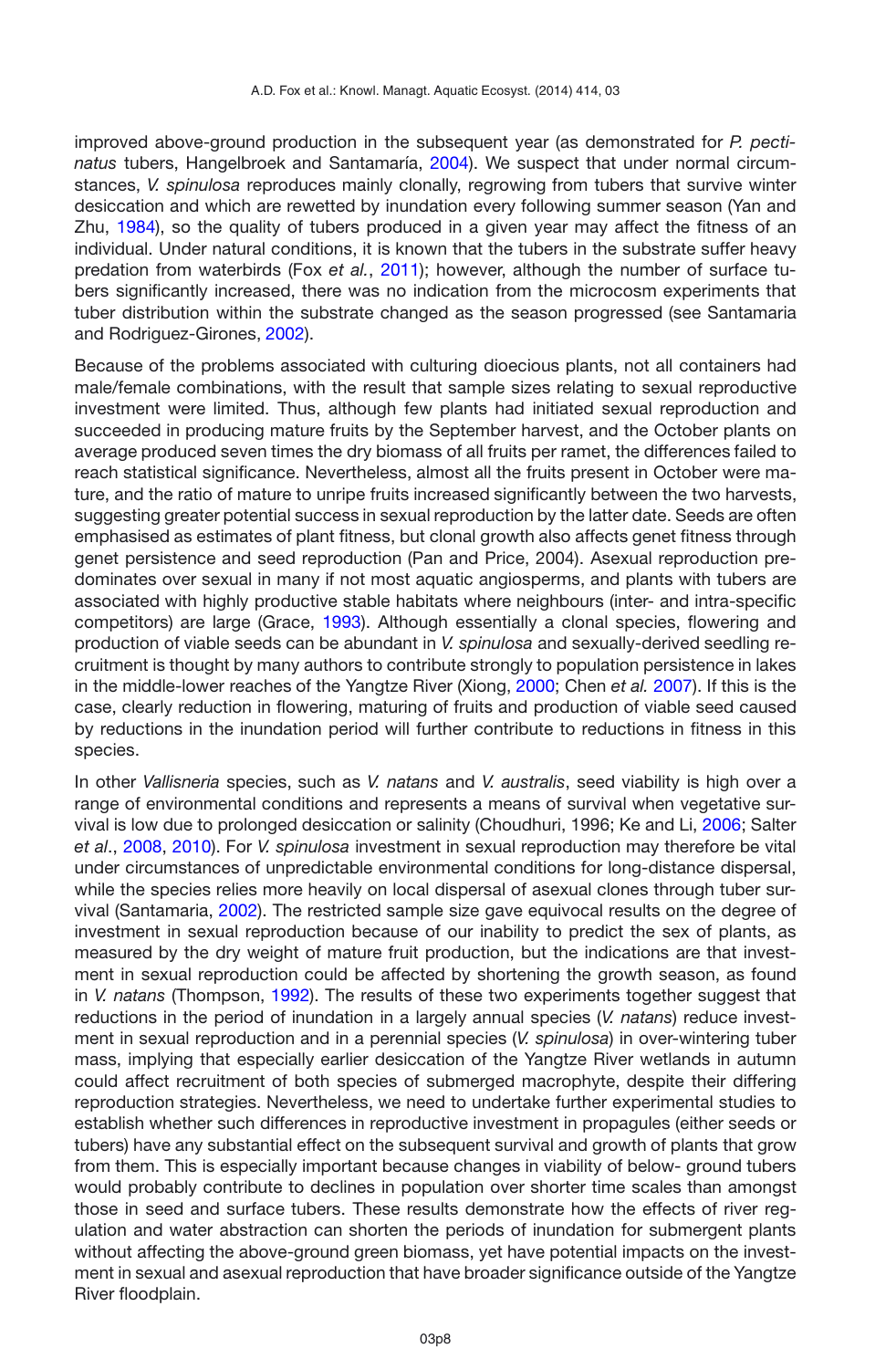#### ACKNOWLEDGEMENTS

The study was supported the National Natural Science Foundation of China (Grant No. 31370416). We are enormously grateful to Mark Barter, the journal editor and two anonymous referees for their help in preparing and improving the manuscript, and laboratory staff for assisting with sorting plants.

### **REFERENCES**

- <span id="page-8-7"></span>Cao L., Meng F., Yang W., Shan K., Liu J. and Fox A.D., 2011. Effects of length of growing season on biomass accumulation and reproductive investment of *Vallisneria natans* (Lour.) H. Hara. *Fund. Appl. Limnol., 179*, 115–120.
- <span id="page-8-15"></span>Chen L., Xu L. and Huang H., 2007. Genetic diversity and population structure in *Vallisneria spinulosa* (Hydrocharitaceae). *Aquat. Bot., 86*, 46–52.
- <span id="page-8-4"></span>Cheng D., Xiong F., Wang K. and Chang Y., 2009. Status of research on Yangtze fish biology and fisheries. *Environ. Biol. Fish.*, *85*, 337–357.
- Choudhuri G.N., 1966. Seed germination and flowering in *Vallisneria spiralis. Northwest Sci., 40*, 31–35.
- <span id="page-8-2"></span>Cronk J.K. and Fennessy M.S., 2001. Wetland Plants: Biology and Ecology. CRC Press/Lewis Publishers, Boca Raton, FL.
- <span id="page-8-3"></span>Fang J., Wang Z., Zhao S., Li Y., Tang Z., Yu D., Ni L., Liu H., Xie P., Da L., Li Z. and Zheng C., 2006. Biodiversity changes in the lakes of the Central Yangtze. *Front. Ecol. Environ.*, *4*, 369–377.
- Finlayson C.M. and Davidson N.C., 1999. Global Review of Wetland Resources and Priorities for Wetland Inventory. Ramsar Convention Bureau, Gland (Switzerland).
- <span id="page-8-6"></span>Fox A.D., Cao L., Zhang Y., Barter M., Zhao M.J., Meng F.J. and Wang S.L., 2011. Declines in the tuber-feeding waterbird guild at Shengjin Lake National Nature Reserve, China – a barometer of submerged macrophyte collapse. *Aquat. Conserv.*, *21*, 82–91.
- <span id="page-8-14"></span>Grace J.B., 1993. The adaptive significance of clonal reproduction in angiosperms: an aquatic perspective. *Aquat. Bot. 44*, 159–180.
- <span id="page-8-13"></span>Hangelbroek H.H. and Santamaría L., 2004. Regulation of propagule size in the aquatic pseudo-annual *Potamogeton pectinatus*: are genetic and maternal non-genetic effects additive? *Evol. Ecol. Res.*, *6*, 147–161.
- <span id="page-8-9"></span>Hidding B., Klaassen M., de Boer T., de Vries P.P. and Nolet B.A., 2012. Aquatic plant shows flexible avoidance by escape from tuber predation by swans. *Basic Appl. Ecol.*, *13*, 50–58.
- <span id="page-8-11"></span>Jin X.C. and Tu Q.Y., 1996. Specifications for Lake Eutrophication (2nd edition). China Env Sci Press, Beijing, pp. 162–164 (in Chinese).
- <span id="page-8-10"></span>Ke X. and Li, W., 2006. Germination requirement of *Vallisneria natans* seeds: implications for restoration in Chinese lakes. *Hydrobiologia, 559*, 357–362.
- <span id="page-8-1"></span>Keddy P.A., 2010. Wetland Ecology: Principles and Conservation (2nd edition). Cambridge University Press, Cambridge, pp. 46–74.
- <span id="page-8-0"></span>Keddy P.A., Fraser L.H., Solomeshch A.I., Junk W.J., Campbell D.R., Arroyo M.T.K. and Alho C.J.R., 2009. Wet and wonderful: the world's largest wetlands are conservation priorities. *BioScience 59*, 39–51.
- <span id="page-8-12"></span>Li Y.D. and Cui Y.Q., 2000. Germination experiment on seeds and stem tubers of *Vallisneria natans* in Lake Donghu of Wuhan. *Acta Hydrobiol. Sin.*, *24*, 298–300.
- Pan J.J. and Price J.S., 2002. Fitness and evolution in clonal plants: the impact of clonal growth. *Evol. Ecol. 15*, 583–600.
- <span id="page-8-5"></span>Qiu D., Wu Z.B., Liu B.Y., Deng J.Q., Fu G.P. and He F., 2001. The restoration of aquatic macrophytes for improving water quality in a hypertrophic shallow lake in Hubei Province, China. *Ecol. Eng.*, *18*, 147–156.
- <span id="page-8-8"></span>Rybicki N.B., and Carter V., 1986. Effects of sediment depth and sediment type on the survival of *Vallisneria americana* Michx. grown from tubers. *Aquat. Bot. 24*, 233–240.
- <span id="page-8-16"></span>Salter J., Morris K. and Boon P.I., 2008. Does salinity reduce the tolerance of two contrasting wetland plants, the submerged monocot *Vallisneria australis* and the woody shrub *Melaleuca ericifolia*, to wetting and drying? *Mar. Freshwater Res., 59*, 291–303.